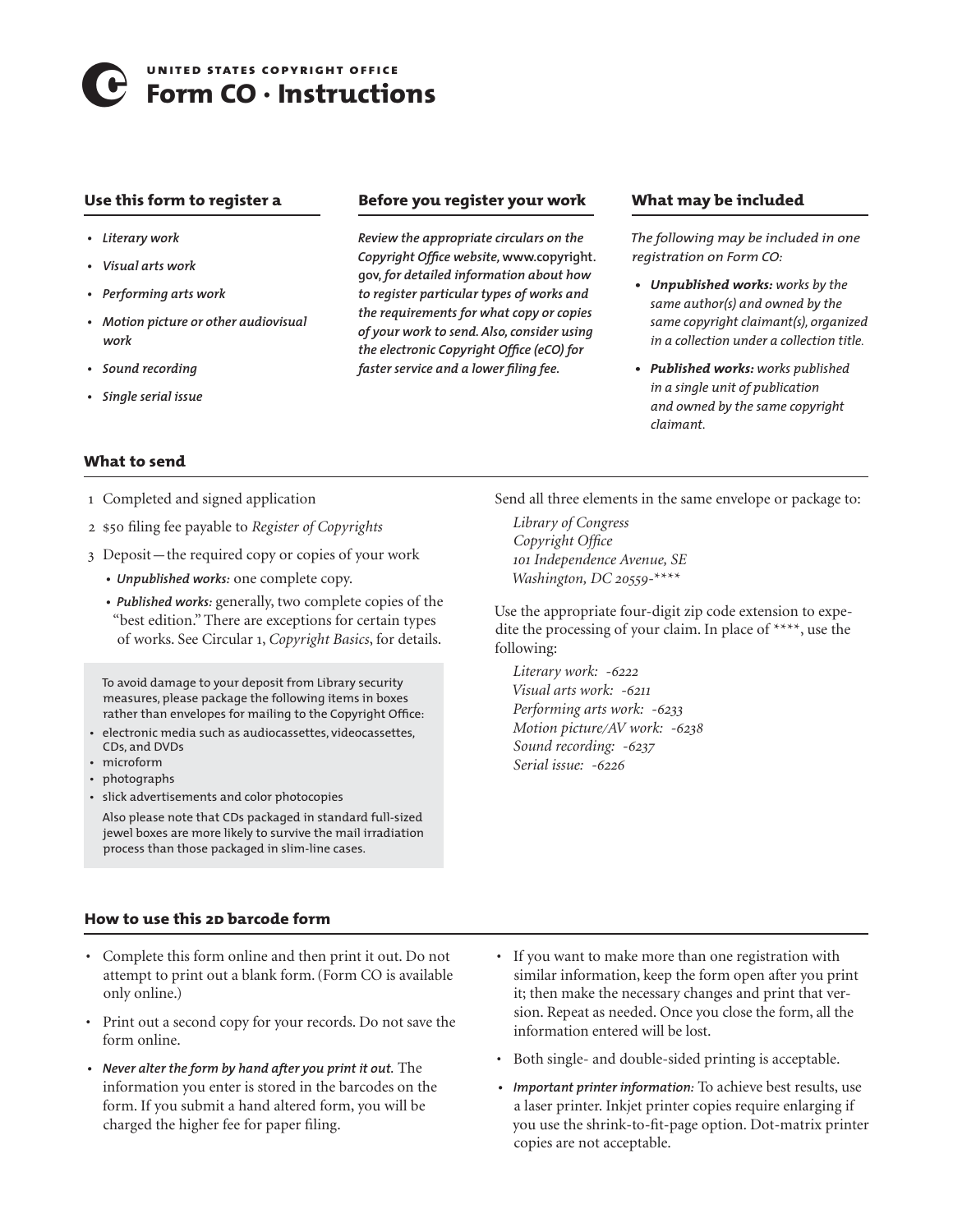**Line-by-line Instructions** *\*indicates required fields. \*\*indicates required alternate fields (one of two required).*

# **Section 1 - Work Being Registered**

**1a\*** *Type of work being registered* **·** Check the appropriate box. If your work contains more than one type of authorship, choose the type for the predominant authorship in the work.

**1b\*** *Title of work* **·** Give only one title in this space. To enter an additional title(s), such as titles of individual works in an unpublished collection or works owned by the same claimant in a single unit of publication, click the "additional title" button. Repeat as needed, up to a maximum of 50 titles. (For a registration with more than 50 titles, file electronically or request the appropriate paper application with continuation sheets by mail. See also 1D and 11 below. Give the complete title exactly as it appears on the copy. If there is no title on the copy, give an identifying phrase to serve as the title or state "untitled." Use standard title capitalization without quotation marks; for example, The Old Man and the Sea.

**1c** *Serial issue ·* For serials only, give the required information. **note:** For copyright registration purposes, a serial is a work issued or intended to be issued in successive parts bearing numerical or chronological designations and intended to be continued indefinitely. The classification "serial" includes periodicals, newspapers, magazines, bulletins, newsletters, annuals, journals, proceedings of societies, and other similar works. Enter the ISSN (International Standard Serial Number) without dashes. The Copyright Office does not assign these numbers. For information on obtaining an ISSN, go to *www.loc.gov/issn/*.

**1d** *Previous or alternative title* **·** If the work is known by another title, give that title here.

**1e\*** *Year of completion* **·** Give the year in which creation of *the work you are submitting* was completed. Do not give a year for earlier or later versions. If the work has been published, the year of completion cannot be later than the year of first publication.

**1f–1h** *Date of publication ·* Give the complete date, in mm/dd/ yyyy format, on which the work was first published. Do not give a date that is in the future. **NOTE:** Leave this line blank if the work is unpublished. "Publication" is the distribution of copies or phonorecords of a work to the public by sale or other transfer of ownership or by rental, lease, or lending. The offering to distribute copies or phonorecords to a group of persons for purposes of further distribution, public performance, or public display constitutes publication. A public performance or display of a work does not of itself constitute publication. 17 U.S.C. § 101.

**1g**. *ISBN* **·** Give the International Standard Book Number (ISBN), if one has been assigned to this work, without dashes. The Copyright Office does not assign these numbers. For information on obtaining an ISBN, contact R.R. Bowker at *www.bowker.com*.

**1h** *Nation of publication ·* Give the nation where the work was first published. Check "United States" in any of the following circumstances: (1) if the work was first published in the United States; (2) if the work was first published simultaneously in the United States and another country; or (3) if the work was first published

in another country that is not a "treaty party," and published in the United States within 30 days of first publication. A treaty party is a country other than the United States that is a party to an international copyright agreement. Almost all countries of the world are currently treaty parties. See Circular 38a, *International Copyright Relations of the United States*, for more information. **note:** Leave this line blank if the work is unpublished.

**1i** *Published as a contribution in a larger work entitled* **·** If this work has been published as part of a larger work, enter the title of that larger work in this space. Examples of a work published as part of a larger work include a song on a CD, an article in a magazine, and a poem in an anthology. If the larger work includes a volume, number, and/or issue date, add that information on the lines provided.

#### **Section 2 - Author Information**

2A\*\* *Personal name* · Complete line 2A *or* line 2B but not both. The individual who actually created the work is the author except in the case of a "work made for hire," as explained below at 2g. Complete line 2a if the author is an individual. Give the fullest form of the name and skip line 2b.

**2b\*\*** *Organization name* **·** Complete line <sup>2</sup><sup>a</sup> *or* line <sup>2</sup><sup>b</sup> but not both. Complete line 2B only if the work is made for hire and a corporation or organization is the author. "Work made for hire" is explained below at 2g. Give the fullest form of the corporate or organizational name.

**2C** *Doing business as*  $\cdot$  You may give the name under which an author does business (doing business as; trading as; sole owner of; also known as).

**2d** *Year of birth ·* Give the year the author was born. The year of birth is optional but is very useful as a form of author identification. Many authors have the same name. **NOTE:** If the year of birth is provided, it will be made part of the online public records produced by the Copyright Office and accessible on the Internet. This information cannot be removed later from those public records.

**2e** *Year of death* **·** This information is required if the author is deceased.

**2f** *Citizenship***⁄***domicile* **·** Check to indicate U.S. citizenship. If the author is a citizen of another country, enter the name of this nation. Alternatively, identify the nation where the author is domiciled (resides permanently).

**2g** *Author's contribution is* **·** If this line is applicable, check only one box.

- **•** *Made for hire* **·** Check this box only if the work was made for hire. This means that:
	- 1 the work, or an author's contribution to the work, is prepared by an employee as a regular part of his or her employment, or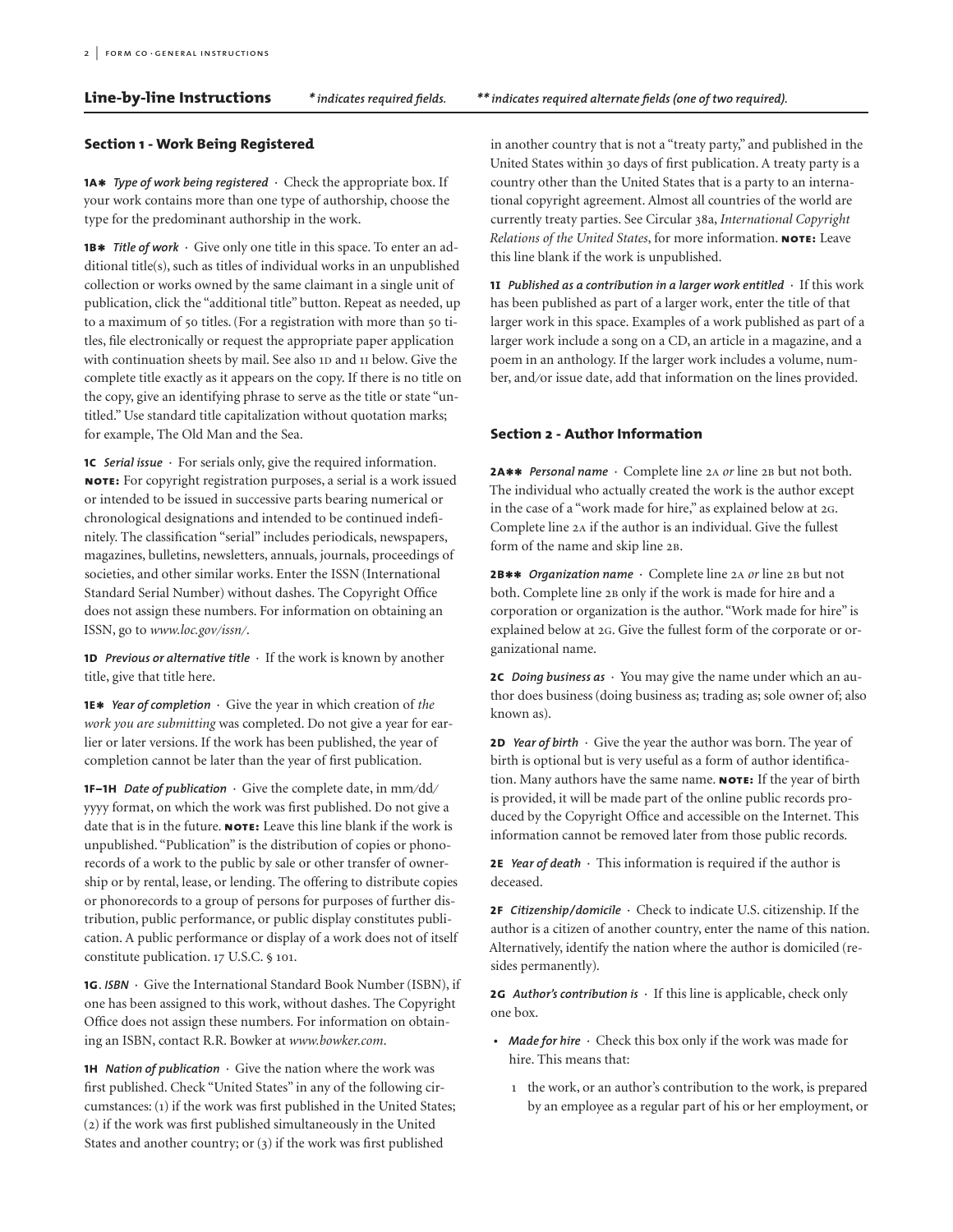- 2 a work is specially ordered or commissioned in certain instances: for use as a contribution to a collective work, as a part of a motion picture or other audiovisual work, as a translation, as a supplementary work, as a compilation, as an instructional text, as a test, as answer material for a test, or as an atlas, providing the parties agree in writing that the contribution shall be considered a work made for hire. **note:** In this case, name the employer as the author in line 2a or 2b. The employee should not be given. See Circular 9, *Works Made for Hire Under the 1976 Copyright Act*, for more information.
- **•** *Anonymous* **·** Check this box if no natural person is named as author on copies of the work and the work is not made for hire. In this case, at line 2a, you should either (1) give the author's legal name or (2) state "anonymous" in the "first name" field. Do not leave line 2a blank. If the name is given in line 2a, it will be made part of the online public records produced by the Copyright Office and accessible on the Internet. This information cannot be removed later from those public records.
- **•** *Pseudonymous* **·** Check this box if the author is identified on copies of the work only under a fictitious name and the work is not made for hire. In this case, check the box and give the pseudonym on the associated line. At line  $2A$ , you should either $(1)$  give the author's legal name or (2) state "pseudonymous" in the "first name" field. Do not leave line 2a blank. If the name is given in line 2a, it will be made part of the online public records produced by the Copyright Office and accessible on the Internet. This information cannot be removed later from those public records.

**2H\*** *This author created*  $\cdot$  Check the appropriate box(es) that describe this author's contribution to this work. Give a brief statement on the line after "other" only if it is necessary to give a more specific description of the authorship or if none of the check boxes applies. Examples of other authorship statements are choreography, musical arrangement, translation, dramatization, or fictionalization. **note:** Do not give any of the following terms: idea, process, procedure, system, method of operation, concept, principle, discovery, title, or name. These terms refer to elements not subject to copyright. For information on compilations, see the instructions for line 4c.

For a single serial issue, the preferred description of the authorship is usually "collective work." Give this statement at the "other" line. This indicates that the claim is in the collective work as a whole and may include text, editing, compilation, and contribution(s) in which copyright has been transferred to the claimant.

*For sound recordings and musical works:* Sound recordings and musical works are separate works. To register a claim in both, the copyright claimant(s)/owner(s) must be the same. This requirement generally means the author(s) must be the same. The author of a sound recording is the performer or producer, and the authorship is "sound recording/performance." The author of a musical work—a song, for example—is the composer or song writer and the authorship is "music" or "music and lyrics." See Circular 56a, *Copyright Registration of Musical Compositions and Sound Recordings*, for more information.

*Additional authors* **·** To add another author, click the "additional author" button. Repeat as needed.

### **Section 3 - Copyright Claimant Information**

**3A\*\*** *Personal name* · Complete line 3A *or* line 3B but not both. Complete line 3a if the claimant is an individual. The copyright claimant (owner) is either the author of the work or the person or organization to whom the copyright has been transferred by an author or other authorized copyright owner. Give the fullest form of the name and skip line 3b.

**3b\*\*** *Organization name* **·** Complete line <sup>3</sup><sup>a</sup> *or* line <sup>3</sup><sup>b</sup> but not both. Complete line 3B if the claimant is a corporation or organization. The copyright claimant (owner) is either the author of the work or the person or organization to whom the copyright has been transferred by an author or other authorized copyright owner. Give the fullest form of the corporate or organizational name.

**3c** *Doing business as* **·** You may give the name under which a claimant does business (doing business as; trading as; sole owner of; also known as).

**3c** *Address, email, and phone ·* Give this information in the lines provided. **NOTE:** The claimant postal address will be made part of the online public records produced by the Copyright Office and accessible on the Internet. This information cannot be removed later from those public records. The email address and phone number will not appear in the public record unless also included in section 5, Rights and Permissions Contact. Be sure to review section 5 accordingly.

**3e** *Copyright ownership acquired by ·* If the claimant is the author of the work, skip this line. Transfer information is required if this claimant is not an author but has obtained ownership of the copyright from the author or another owner. In this case, check the appropriate box to indicate how ownership was acquired. **note:** "Written agreement" includes a transfer by assignment or by contract. "Will or inheritance" applies only if the person from whom copyright was transferred is deceased. If necessary, check "other" and give a brief statement indicating how copyright was transferred.

*Additional claimants* **·** To add another claimant, click the "additional claimant" button. Repeat as needed.

#### **Section 4 - Limitation of Copyright Claim**

**note:** Skip this section unless this work contains or is based on previously registered or previously published material, material in the public domain, or material not owned by this claimant. The purpose of section 4 is to exclude such material from the claim and identify the new material upon which the present claim is based.

**4a** *Material excluded from this claim ·* Check the appropriate box or boxes to exclude any previously registered or previously published material, material in the public domain, or material not owned by this claimant. "Text" may include fiction or nonfiction text, computer program code, lyrics, poetry, or scripts. "Artwork"